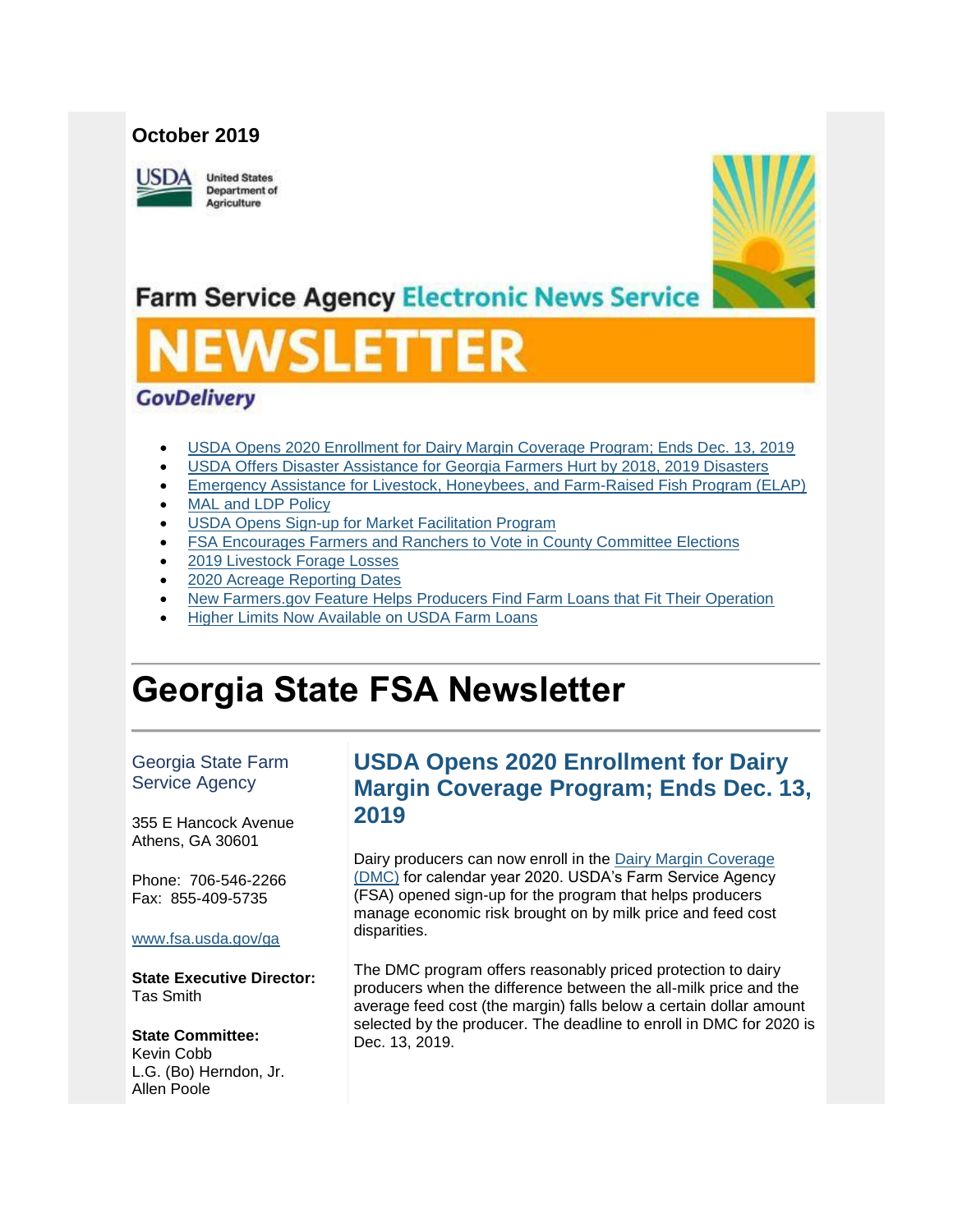Meredith McNair Rogers Donnie Smith

**Administrative Officer** Dianne R. Westmoreland

**Farm Loan Chief:** Robert Tyson

**Farm Programs Chief:** Brett Martin

**Public Affairs/Outreach** Neal Leonard

To find contact information for your local office go to [www.fsa.usda.gov/ga](http://www.fsa.usda.gov/ga)

Dairy farmers earned more than \$300 million from the program in 2019 so far. Producers are encouraged to take advantage of this very important risk management tool for 2020.

All producers who want 2020 coverage, even those who took advantage of the 25 percent premium discount by locking in the coverage level for five years of margin protection coverage are required to visit the office during this sign-up period to pay the annual administrative fee.

Dairy producers should definitely consider coverage for 2020 as even the slightest drop in the margin can trigger payments.

#### **More Information**

The 2018 Farm Bill created DMC, improving on the previous safety net for dairy producers. DMC is one of many programs that FSA and other USDA agencies are implementing to support America's farmers.

For more information on enrolling in DMC and taking advantage of an online dairy decision tool that assists producers in selecting coverage for 2020, visit the [DMC webpage.](https://gcc02.safelinks.protection.outlook.com/?data=02%7C01%7C%7Cd0f82d29fdc84934b8b508d74b5ea99a%7Ced5b36e701ee4ebc867ee03cfa0d4697%7C0%7C0%7C637060742328474620&reserved=0&sdata=CzSGFNCco2mGC%2BEow9YEh7QMzlf7CQm6480thNS64lo%3D&url=https%3A%2F%2Fwww.fsa.usda.gov%2Fprograms-and-services%2Fdairy-margin-coverage-program%2Findex%3Futm_medium%3Demail%26utm_source%3Dgovdelivery&utm_medium=email&utm_source=govdelivery)

For additional questions and assistance, contact your local USDA service center. To locate your local FSA office, visit [farmers.gov/service-locator.](https://gcc02.safelinks.protection.outlook.com/?data=02%7C01%7C%7Cd0f82d29fdc84934b8b508d74b5ea99a%7Ced5b36e701ee4ebc867ee03cfa0d4697%7C0%7C0%7C637060742328484615&reserved=0&sdata=nP5j6fxPFBvtSDmtRmdQ%2Fdvj9w3%2FW5yDxFU4UkCVswk%3D&url=https%3A%2F%2Fwww.farmers.gov%2Fservice-center-locator%3Futm_medium%3Demail%26utm_source%3Dgovdelivery&utm_medium=email&utm_source=govdelivery)

## <span id="page-1-0"></span>**USDA Offers Disaster Assistance for Georgia Farmers Hurt by 2018, 2019 Disasters**

Agricultural producers affected by natural disasters in 2018 and 2019 can apply through the Wildfire and Hurricane Indemnity Program Plus (WHIP+). Sign-up for this U.S. Department of Agriculture (USDA) program began Sept. 11.

#### **WHIP+ Eligibility**

WHIP+ will be available for eligible producers who have suffered eligible losses of certain crops, trees, bushes or vines in counties with a Presidential Emergency Disaster Declaration or a Secretarial Disaster Designation (primary counties only). Disaster losses must have been a result of hurricanes, floods, tornadoes, typhoons, volcanic activity, snowstorms or wildfires that occurred in 2018 or 2019. Also, producers in counties that did not receive a disaster declaration or designation may still apply for WHIP+ but must provide supporting documentation to establish that the crops were directly affected by a qualifying disaster loss.

A list of counties that received qualifying disaster declarations and designations is available at [farmers.gov/recover/whip-plus.](https://gcc02.safelinks.protection.outlook.com/?data=02%7C01%7C%7Cedf4c56314cc40b16e0108d737abe7a4%7Ced5b36e701ee4ebc867ee03cfa0d4697%7C0%7C0%7C637039083896297481&reserved=0&sdata=uDTK4J%2BLpZVgfXb%2Fep%2FqiCcIQRx5r4ys90a6b8beNPk%3D&url=https%3A%2F%2Fwww.farmers.gov%2Frecover%2Fwhip-plus%3Futm_medium%3Demail%26utm_source%3Dgovdelivery&utm_medium=email&utm_source=govdelivery) Because grazing and livestock losses, other than milk losses, are covered by other disaster recovery programs offered through FSA, those losses are not eligible for WHIP+.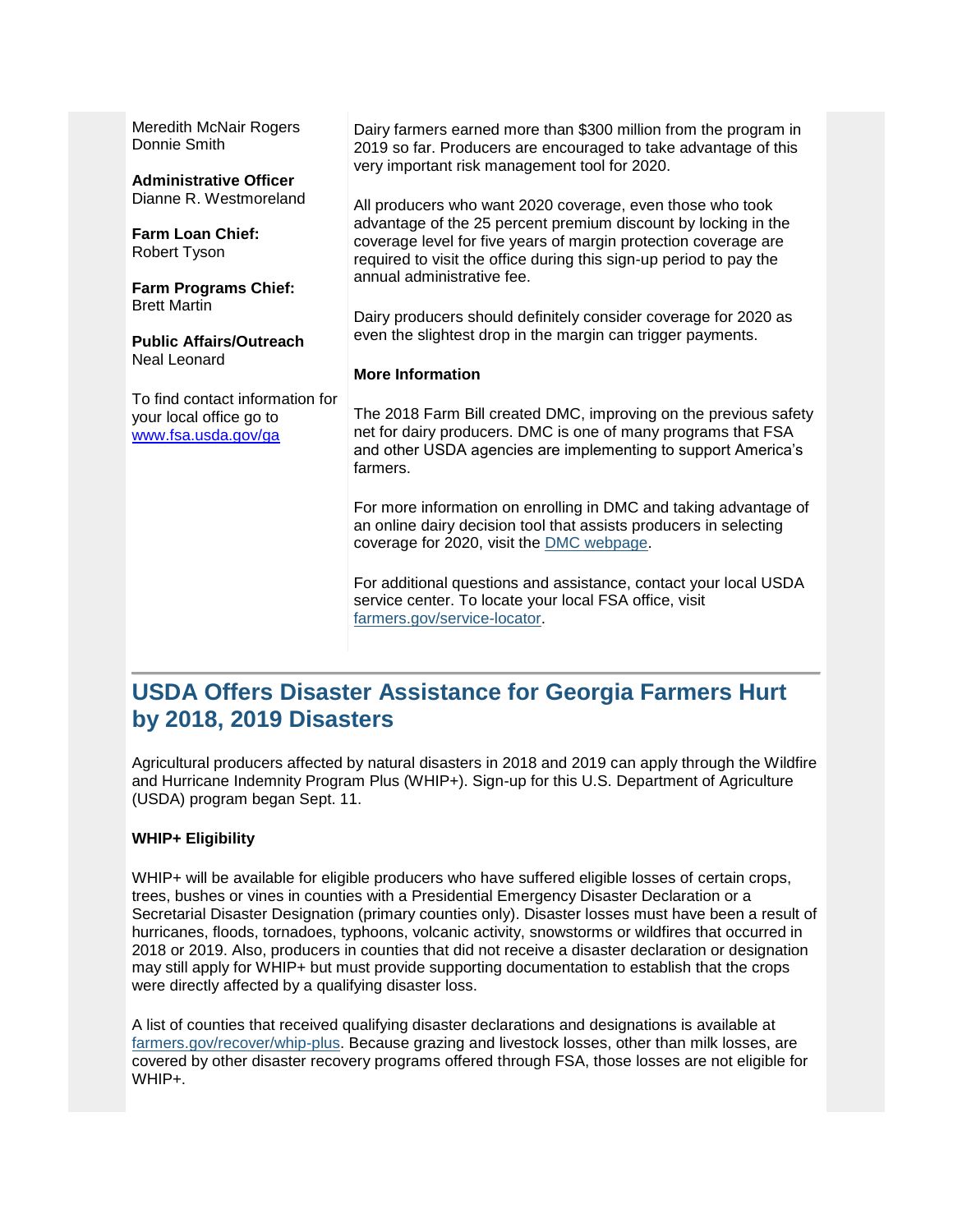Eligible crops include those for which federal crop insurance or Noninsured Crop Disaster Assistance Program (NAP) coverage is available, excluding crops intended for grazing. A list of crops covered by crop insurance is available through USDA's Risk Management Agency (RMA) Actuarial Information Browser at [webapp.rma.usda.gov/apps/actuarialinformationbrowser.](https://gcc02.safelinks.protection.outlook.com/?data=02%7C01%7C%7Cedf4c56314cc40b16e0108d737abe7a4%7Ced5b36e701ee4ebc867ee03cfa0d4697%7C0%7C0%7C637039083896307501&reserved=0&sdata=jXyP0j%2BFU612yLm9EsQdweASrsQXZoMOAXiz8T6kiis%3D&url=https%3A%2F%2Fwebapp.rma.usda.gov%2Fapps%2Factuarialinformationbrowser%2F%3Futm_medium%3Demail%26utm_source%3Dgovdelivery&utm_medium=email&utm_source=govdelivery)

The WHIP+ payment factor ranges from 75 percent to 95 percent, depending on the level of crop insurance coverage or NAP coverage that a producer obtained for the crop. Producers who did not insure their crops in 2018 or 2019 will receive 70 percent of the expected value of the crop. Insured crops (either crop insurance or NAP coverage) will receive between 75 percent and 95 percent of expected value; those who purchased the highest levels of coverage will receive 95-percent of the expected value.

At the time of sign-up, producers will be asked to provide verifiable and reliable production records. If a producer is unable to provide production records, WHIP+ payments will be determined based on the lower of either the actual loss certified by the producer and determined acceptable by FSA or the county expected yield and county disaster yield. The county disaster yield is the production that a producer would have been expected to make based on the eligible disaster conditions in the county.

WHIP+ payments for 2018 disasters will be eligible for 100 percent of their calculated value. WHIP+ payments for 2019 disasters will be limited to an initial 50 percent of their calculated value, with an opportunity to receive up to the remaining 50 percent after January 1, 2020, if sufficient funding remains.

Both insured and uninsured producers are eligible to apply for WHIP+. But all producers receiving WHIP+ payments will be required to purchase crop insurance or NAP, at the 60 percent coverage level or higher, for the next two available, consecutive crop years after the crop year for which WHIP+ payments were paid. Producers who fail to purchase crop insurance for the next two applicable, consecutive years will be required to pay back the WHIP+ payment.

Additional information about WHIP+ program eligibility and payment limitations can be found at [farmers.gov/recover](https://gcc02.safelinks.protection.outlook.com/?data=02%7C01%7C%7Cedf4c56314cc40b16e0108d737abe7a4%7Ced5b36e701ee4ebc867ee03cfa0d4697%7C0%7C0%7C637039083896307501&reserved=0&sdata=n2GSB%2FS7t4%2Fs15kYxgRd4k5EiKEYYUBcLF8KrtGjtKk%3D&url=https%3A%2F%2Fwww.farmers.gov%2Frecover%2Fwhip-plus%3Futm_medium%3Demail%26utm_source%3Dgovdelivery&utm_medium=email&utm_source=govdelivery) or by contacting your local [USDA Service Center.](https://gcc02.safelinks.protection.outlook.com/?data=02%7C01%7C%7Cedf4c56314cc40b16e0108d737abe7a4%7Ced5b36e701ee4ebc867ee03cfa0d4697%7C0%7C0%7C637039083896307501&reserved=0&sdata=jMBh%2FvACpdOtK0HfhEdcqY3W7ptI51uO3gcUKXGlPsI%3D&url=https%3A%2F%2Fwww.farmers.gov%2Fservice-center-locator%3Futm_medium%3Demail%26utm_source%3Dgovdelivery&utm_medium=email&utm_source=govdelivery)

#### **Additional Loss Coverage**

The Milk Loss Program will provide payments to eligible dairy operations for milk that was dumped or removed without compensation from the commercial milk market because of a qualifying 2018 and 2019 natural disaster. Producers who suffered losses of harvested commodities, including hay, stored in on-farm structures in 2018 and 2019 will receive assistance through the On-Farm Storage Loss Program.

Additionally, producers with trees, bushes or vines can receive both cost-share assistance through FSA's Tree Assistance Program (TAP) for the cost of replanting and rehabilitating eligible trees and WHIP+ will provide payments based on the loss value of the tree, bush or vine itself. Therefore, eligible producers may receive both a TAP and a 2017 WHIP or WHIP+ payment for the same acreage. In addition, TAP policy has been updated to assist eligible orchardists or nursery tree growers of pecan trees with a tree mortality rate that exceeds 7.5 percent (adjusted for normal mortality) but is less than 15 percent (adjusted for normal mortality) for losses incurred during 2018.

Additionally, the disaster relief measure expanded coverage of the 2017 WHIP to include peach and blueberry crop losses that resulted from extreme cold.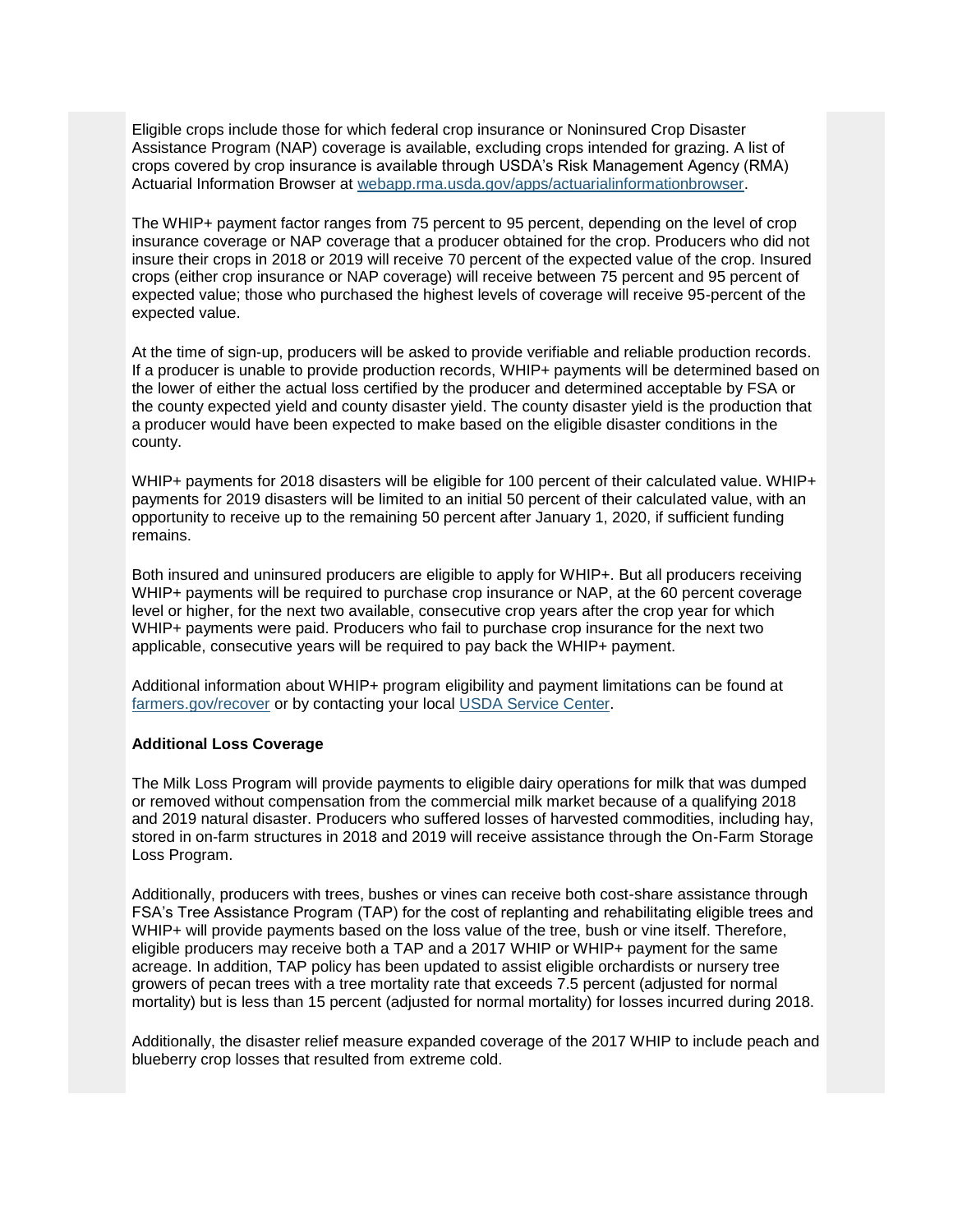For more information on FSA disaster assistance programs, please contact your local [USDA service](https://gcc02.safelinks.protection.outlook.com/?data=02%7C01%7C%7Cedf4c56314cc40b16e0108d737abe7a4%7Ced5b36e701ee4ebc867ee03cfa0d4697%7C0%7C0%7C637039083896317504&reserved=0&sdata=Fh4eDAVbHCKHm3l065EpBucEjkyCJu1OlOJtddcQ0jQ%3D&url=https%3A%2F%2Fwww.farmers.gov%2Fservice-center-locator%3Futm_medium%3Demail%26utm_source%3Dgovdelivery&utm_medium=email&utm_source=govdelivery)  [center](https://gcc02.safelinks.protection.outlook.com/?data=02%7C01%7C%7Cedf4c56314cc40b16e0108d737abe7a4%7Ced5b36e701ee4ebc867ee03cfa0d4697%7C0%7C0%7C637039083896317504&reserved=0&sdata=Fh4eDAVbHCKHm3l065EpBucEjkyCJu1OlOJtddcQ0jQ%3D&url=https%3A%2F%2Fwww.farmers.gov%2Fservice-center-locator%3Futm_medium%3Demail%26utm_source%3Dgovdelivery&utm_medium=email&utm_source=govdelivery) or visit [farmers.gov/recover.](https://gcc02.safelinks.protection.outlook.com/?data=02%7C01%7C%7Cedf4c56314cc40b16e0108d737abe7a4%7Ced5b36e701ee4ebc867ee03cfa0d4697%7C0%7C0%7C637039083896317504&reserved=0&sdata=LYtlJENxSxTE7u1Em8XXrzXj5Wg%2FMEnudUo6wj1vLpM%3D&url=https%3A%2F%2Fwww.farmers.gov%2Frecover%3Futm_medium%3Demail%26utm_source%3Dgovdelivery&utm_medium=email&utm_source=govdelivery) For all available USDA disaster assistance programs, go to [USDA's disaster resources website.](https://gcc02.safelinks.protection.outlook.com/?data=02%7C01%7C%7Cedf4c56314cc40b16e0108d737abe7a4%7Ced5b36e701ee4ebc867ee03cfa0d4697%7C0%7C0%7C637039083896327516&reserved=0&sdata=6f3N0uA1lZG4EAU197U3xN5NRXLvEUpLMnU69KNkBrY%3D&url=https%3A%2F%2Fwww.usda.gov%2Ftopics%2Fdisaster%2Fstorms%3Futm_medium%3Demail%26utm_source%3Dgovdelivery&utm_medium=email&utm_source=govdelivery)

## <span id="page-3-0"></span>**Emergency Assistance for Livestock, Honeybees, and Farm-Raised Fish Program (ELAP)**

The Emergency Assistance for Livestock, Honeybees and Farm-Raised Fish Program (ELAP) provides emergency assistance to eligible livestock, honeybee, and farm-raised fish producers who have losses due to disease, adverse weather or other conditions, such as blizzards and wildfires, not covered by other agricultural disaster assistance programs.

Eligible livestock losses include grazing losses not covered under the Livestock Forage Disaster Program (LFP), loss of purchased feed and/or mechanically harvested feed due to an eligible adverse weather event, additional cost of transporting water because of an eligible drought and additional cost associated with gathering livestock to treat for cattle tick fever.

Eligible honeybee losses include loss of purchased feed due to an eligible adverse weather event, cost of additional feed purchased above normal quantities due to an eligible adverse weather condition, colony losses in excess of normal mortality due to an eligible weather event or loss condition, including CCD, and hive losses due to eligible adverse weather.

Eligible farm-raised fish losses include death losses in excess of normal mortality and/or loss of purchased feed due to an eligible adverse weather event.

Producers who suffer eligible livestock, honeybee, or farm-raised fish losses from **Oct. 1, 2018 to December 31, 2019** must file:

- A notice of loss within 30 calendar days after the loss is apparent.
- An application for payment by **January 30, 2020**

## <span id="page-3-1"></span>**MAL and LDP Policy**

The 2018 Farm Bill extends loan authority through 2023 for Marketing Assistance Loans (MALs) and Loan Deficiency Payments (LDPs).

MALs and LDPs provide financing and marketing assistance for wheat, feed grains, soybeans, and other oilseeds, pulse crops, rice, peanuts, cotton, wool and honey. MALs provide producers interim financing after harvest to help them meet cash flow needs without having to sell their commodities when market prices are typically at harvest-time lows. A producer who is eligible to obtain a loan, but agrees to forgo the loan, may obtain an LDP if such a payment is available. Marketing loan provisions and LDPs are not available for sugar and extra-long staple cotton.

FSA is now accepting requests for 2019 MALs and LDPs for all eligible commodities after harvest. Requests for loans and LDPs shall be made on or before the final availability date for the respective commodities.

Commodity certificates are available to loan holders who have outstanding nonrecourse loans for wheat, upland cotton, rice, feed grains, pulse crops (dry peas, lentils, large and small chickpeas),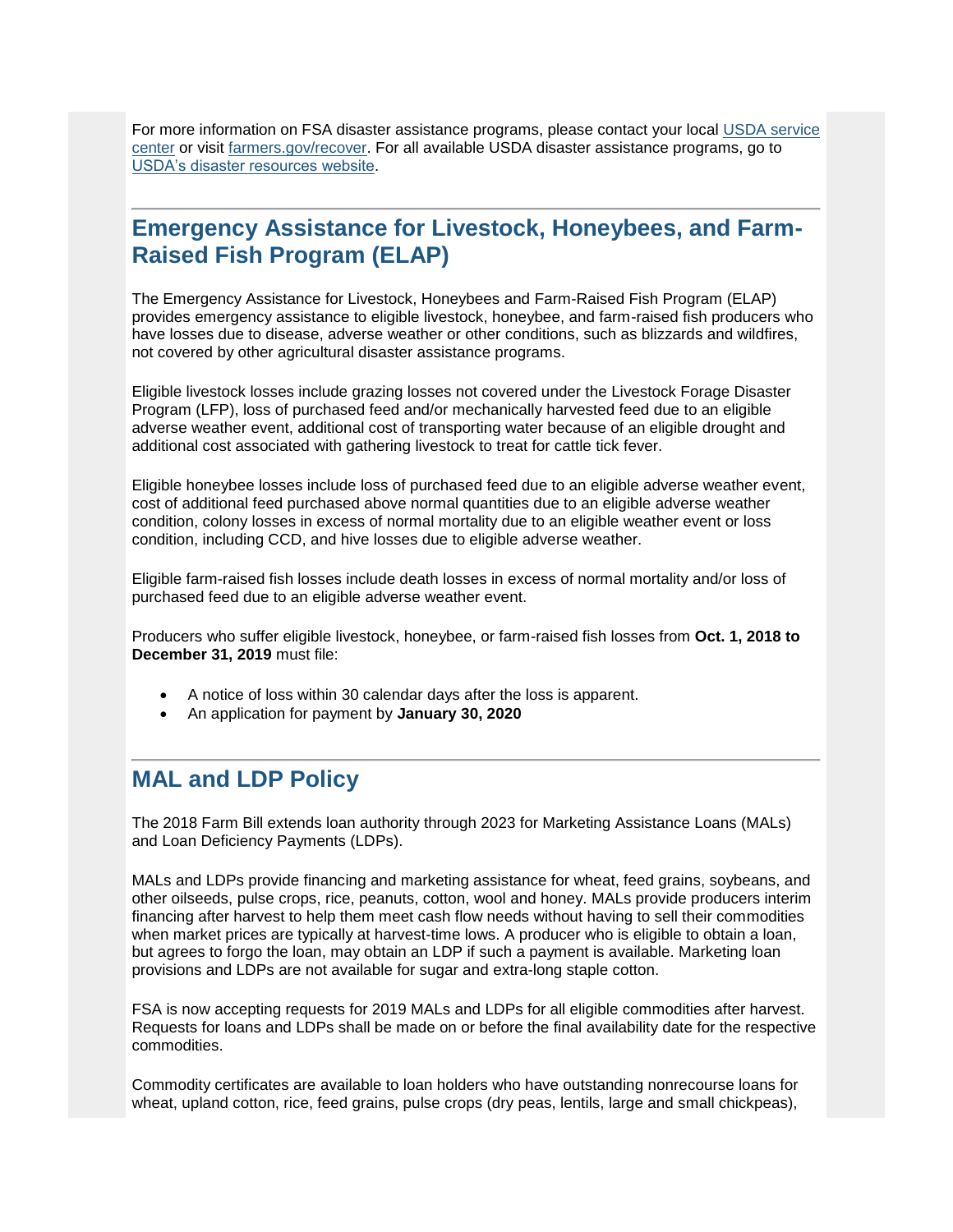peanuts, wool, soybeans and designated minor oilseeds. These certificates can be purchased at the posted county price (or adjusted world price or national posted price) for the quantity of commodity under loan, and must be immediately exchanged for the collateral, satisfying the loan. MALs redeemed with commodity certificates are not subject to Adjusted Gross Income provisions.

To be considered eligible for an LDP, producers must have form [CCC-633EZ,](http://forms.sc.egov.usda.gov/efcommon/eFileServices/eFormsAdmin/CCC0633EZ_140328V03.pdf?utm_medium=email&utm_source=govdelivery) Page 1 on file at their local FSA County Office before losing beneficial interest in the crop. Pages 2, 3 or 4 of the form must be submitted when payment is requested.

Marketing loan gains (MLGs) and loan deficiency payments (LDPs) are no longer subject to payment limitations, actively engaged in farming and cash-rent tenant rules.

Adjusted Gross Income (AGI) provisions state that a producer whose total applicable three-year average AGI exceeds \$900,000 is not eligible to receive an MLG or LDP. Producers must have a valid CCC-941 on file to earn a market gain of LDP. The AGI does not apply to MALs redeemed with commodity certificate exchange.

For more information and additional eligibility requirements, please visit a nearby USDA Service Center or FSA's website [fsa.usda.gov.](https://gcc02.safelinks.protection.outlook.com/?data=02%7C01%7C%7C6a0d1c14a49c4de1fe8008d740f5392e%7Ced5b36e701ee4ebc867ee03cfa0d4697%7C0%7C0%7C637049294275933879&reserved=0&sdata=TrZnKU5oCZyIs24xm1mYwyG3UMgp8snCPG5DUfW35ag%3D&url=http%3A%2F%2Fwww.fsa.usda.gov%3Futm_medium%3Demail%26utm_source%3Dgovdelivery&utm_medium=email&utm_source=govdelivery)

## <span id="page-4-0"></span>**USDA Opens Sign-up for Market Facilitation Program**

*Enrollment Open through Dec. 6* 

Sign-up is ongoing for the Market Facilitation Program (MFP), a U.S. Department of Agriculture (USDA) program to assist farmers who continue to suffer from damages because of unjustified trade retaliation from foreign nations. Through MFP, USDA will provide up to \$14.5 billion in direct payments to impacted producers, part of a broader trade relief package announced in late July. The sign-up period runs through Dec. 6, 2019.

MFP payments will be made to producers of certain non-specialty and specialty crops as well as dairy and hog producers.

#### **Non-Specialty Crops**

MFP payments will be made to producers of alfalfa hay, barley, canola, corn, crambe, dried beans, dry peas, extra-long staple cotton, flaxseed, lentils, long grain and medium grain rice, millet, mustard seed, oats, peanuts, rapeseed, rye, safflower, sesame seed, small and large chickpeas, sorghum, soybeans, sunflower seed, temperate japonica rice, triticale, upland cotton, and wheat.

MFP assistance for 2019 crops is based on a single county payment rate multiplied by a farm's total plantings to the MFP-eligible crops in aggregate in 2019. Those per acre payments are not dependent on which of those crops are planted in 2019. A producer's total payment-eligible plantings cannot exceed total 2018 plantings. [View payment rates by county.](https://gcc02.safelinks.protection.outlook.com/?url=https%3A%2F%2Fwww.fsa.usda.gov%2Fprograms-and-services%2Fmarket-facilitation-program%2Findex%3Futm_medium%3Demail%26utm_source%3Dgovdelivery&data=02%7C01%7C%7C8572926d68684edd44dd08d758984986%7Ced5b36e701ee4ebc867ee03cfa0d4697%7C0%7C0%7C637075283412048226&sdata=5nPXx1ZbDZL5gyC0XHXxxIvSTDHXdEgI%2F37yTn34g2I%3D&reserved=0)

#### **Dairy and Hogs**

Dairy producers who were in business as of June 1, 2019, will receive a per hundredweight payment on production history, and hog producers will receive a payment based on the number of live hogs owned on a day selected by the producer between April 1 and May 15, 2019.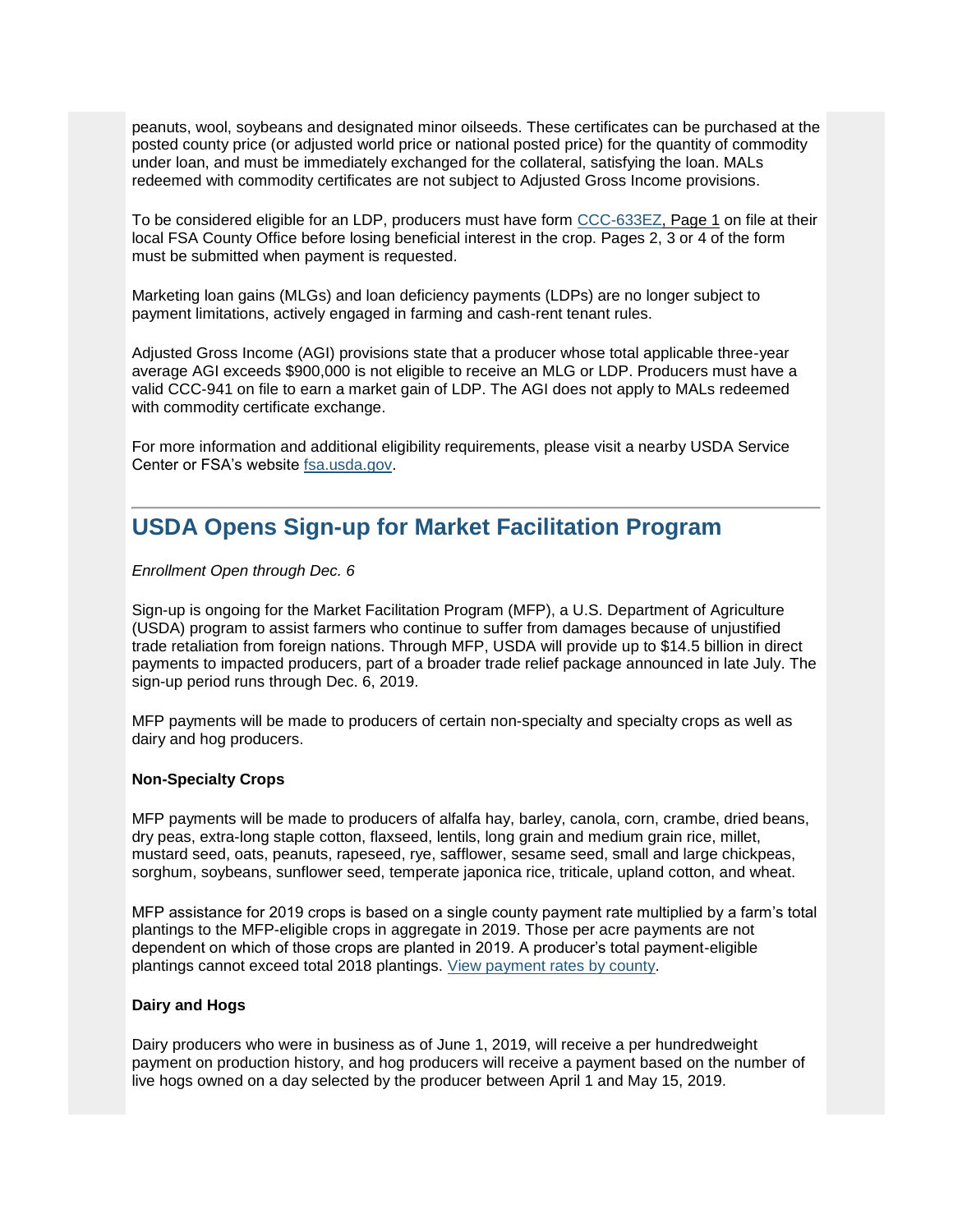#### **Specialty Crops**

MFP payments will also be made to producers of almonds, cranberries, cultivated ginseng, fresh grapes, fresh sweet cherries, hazelnuts, macadamia nuts, pecans, pistachios, and walnuts. Each specialty crop will receive a payment based on 2019 acres of fruit or nut bearing plants, or in the case of ginseng, based on harvested acres in 2019.

#### **More Information**

Payments will be made in up to three tranches, with the second and third tranches evaluated as market conditions and trade opportunities dictate. If conditions warrant, the second and third tranches will be made in November and early January.

MFP payments are limited to a combined \$250,000 for non-specialty crops per person or legal entity. MFP payments are also limited to a combined \$250,000 for dairy and hog producers and a combined \$250,000 for specialty crop producers. However, no applicant can receive more than \$500,000. Eligible applicants must also have an average adjusted gross income (AGI) for tax years 2015, 2016, and 2017 of less than \$900,000, or 75 percent of the person's or legal entity's average AGI for those tax years must have been derived from farming and ranching. Applicants must also comply with the provisions of the Highly Erodible Land and Wetland Conservation regulations.

More information can be found on [farmers.gov/mfp,](https://gcc02.safelinks.protection.outlook.com/?url=https%3A%2F%2Fwww.farmers.gov%2Fmanage%2Fmfp%3Futm_medium%3Demail%26utm_source%3Dgovdelivery&data=02%7C01%7C%7C8572926d68684edd44dd08d758984986%7Ced5b36e701ee4ebc867ee03cfa0d4697%7C0%7C1%7C637075283412058219&sdata=It67Qc%2BVsS0YBVgKrUJslhS4%2FluNYLUjq%2F%2F2o%2BfAYkQ%3D&reserved=0) including payment information and a program application.

## <span id="page-5-0"></span>**FSA Encourages Farmers and Ranchers to Vote in County Committee Elections**

The 2019 Farm Service Agency County Committee Elections begins November 4, when ballots are mailed to eligible voters. The deadline to return the ballots to local FSA offices, or to be postmarked, is Dec. 2, 2019.

County committee members are an important component of the operations of FSA and provide a link between the agricultural community and USDA. Farmers and ranchers elected to county committees help deliver FSA programs at the local level, applying their knowledge and judgment to make decisions on commodity price support programs; conservation programs; incentive indemnity and disaster programs for some commodities; emergency programs and eligibility. FSA committees operate within official regulations designed to carry out federal laws.

To be an eligible voter, farmers and ranchers must participate or cooperate in an FSA program. A person who is not of legal voting age but supervises and conducts the farming operations of an entire farm, may also be eligible to vote.

### <span id="page-5-1"></span>**2019 Livestock Forage Losses**

Producers in the following Counties are eligible to apply for 2019 Livestock Forage Disaster Program (LFP) benefits on native pasture, improved pasture.

Baldwin Fayette Lumpkin Spalding Banks **Forsyth** Forsyth Meriwether Stephens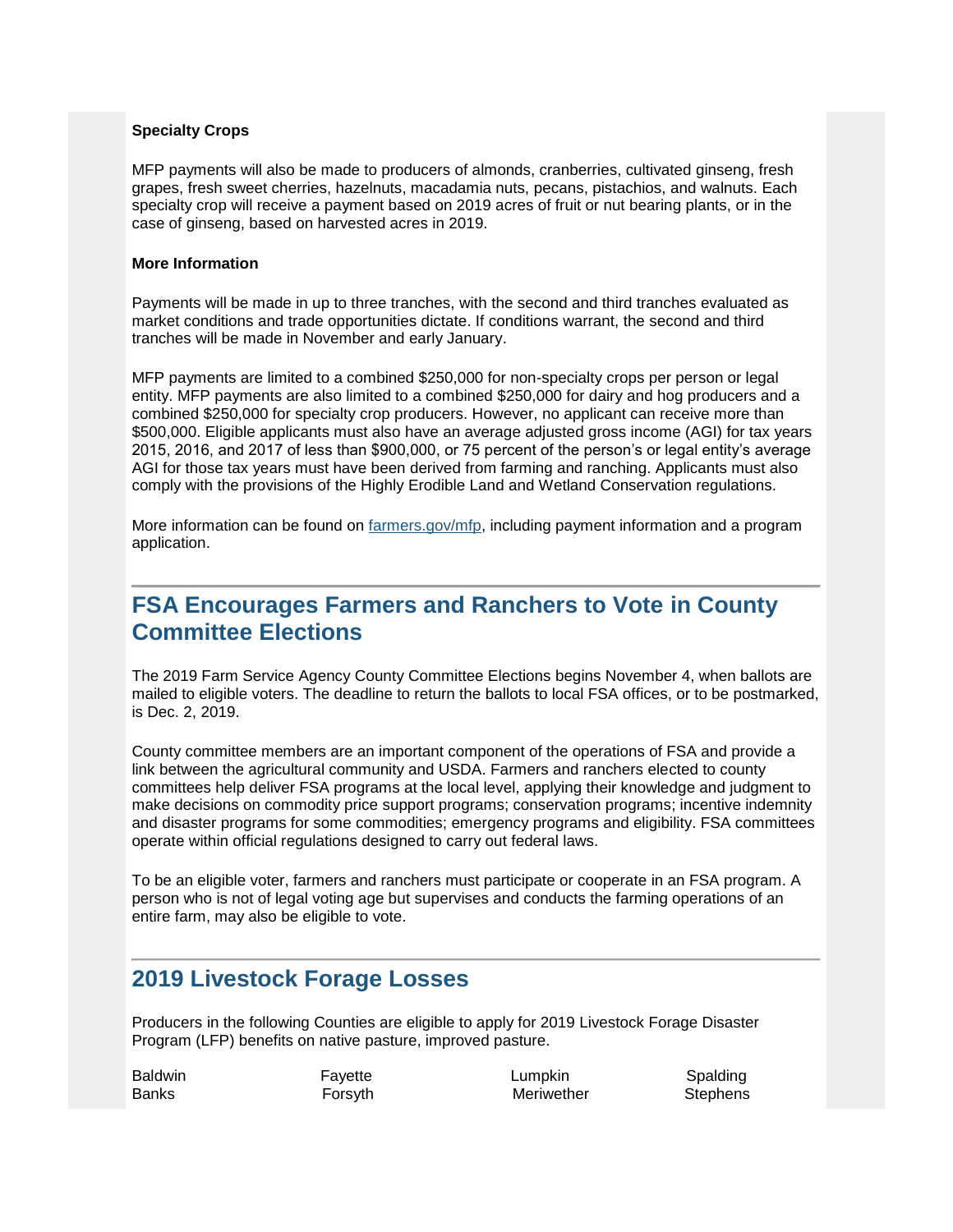| <b>Barrow</b> | <b>Fulton</b>  | Monroe        | Taliaferro     |
|---------------|----------------|---------------|----------------|
| <b>Bartow</b> | Greene         | Morgan        | Twiggs         |
| <b>Burke</b>  | Gwinnett       | <b>Newton</b> | Upson          |
| <b>Butts</b>  | Habersham      | Oconee        | Walker         |
| Carroll       | Hall           | Oglethorpe    | Walton         |
| Clarke        | Hancock        | Paulding      | Warren         |
| Coweta        | Jasper         | <b>Pike</b>   | White          |
| Dade          | <b>Jenkins</b> | Putnam        | Wilkinson      |
| Dawson        | Johnson        | Rabun         | Gilmer         |
| DeKalb        | Lamar          | Rockdale      | <b>Pickens</b> |
| Douglas       | Laurens        | Screven       |                |
| Cherokee      | Clayton        | Cobb          |                |

LFP provides compensation to eligible livestock producers who suffer grazing losses for covered livestock due to drought on privately owned or cash leased land or fire on federally managed land.

County committees can only accept LFP applications after notification is received by the National Office of qualifying drought or if a federal agency prohibits producers from grazing normal permitted livestock on federally managed lands due to qualifying fire. Eligible livestock producers must complete a CCC-853 and required supporting documentation no later than 30 days after the end of the calendar year in which the grazing loss occurred.

Additional Information about LFP, including eligible livestock and fire criteria, is available at your local FSA County Office or online at: [www.fsa.usda.gov.](https://gcc02.safelinks.protection.outlook.com/?url=http%3A%2F%2Fwww.fsa.usda.gov%2F%3Futm_medium%3Demail%26utm_source%3Dgovdelivery&data=02%7C01%7C%7C8572926d68684edd44dd08d758984986%7Ced5b36e701ee4ebc867ee03cfa0d4697%7C0%7C0%7C637075283412058219&sdata=VVJaGHqf5ZoLNtCrvqGWU5YKSVHA9tYO8QQfM6R8Zf4%3D&reserved=0)

## <span id="page-6-0"></span>**2020 Acreage Reporting Dates**

In order to comply with FSA program eligibility requirements, all producers are encouraged to visit their FSA County Office to file an accurate crop certification report by the applicable deadline.

The following acreage reporting dates are applicable for 2020:

| November 15, 2019 | Onions (planted 9/20-10/20)                                                             |
|-------------------|-----------------------------------------------------------------------------------------|
| January 2, 2020   | Honey                                                                                   |
| January 15, 2020  | Apples, Blueberries, Canola, Peaches, Rye, Rapeseed,<br><b>Fall-seeded Small Grains</b> |
| February 15, 2020 | Onions (planted 10/21-2/1)                                                              |
| March 15, 2020    | Cabbage (planted 10/-2/20) Pecans                                                       |
| May 15, 2020      | Sweet Corn (planted 8/26-5/15), Tobacco,<br>Tomatoes (planted 8/16-4/5)                 |
| July 15, 2020     | All other crops, Perennial Forage                                                       |
| August 15, 2020   | Tomatoes (planted 7/1-8/15)                                                             |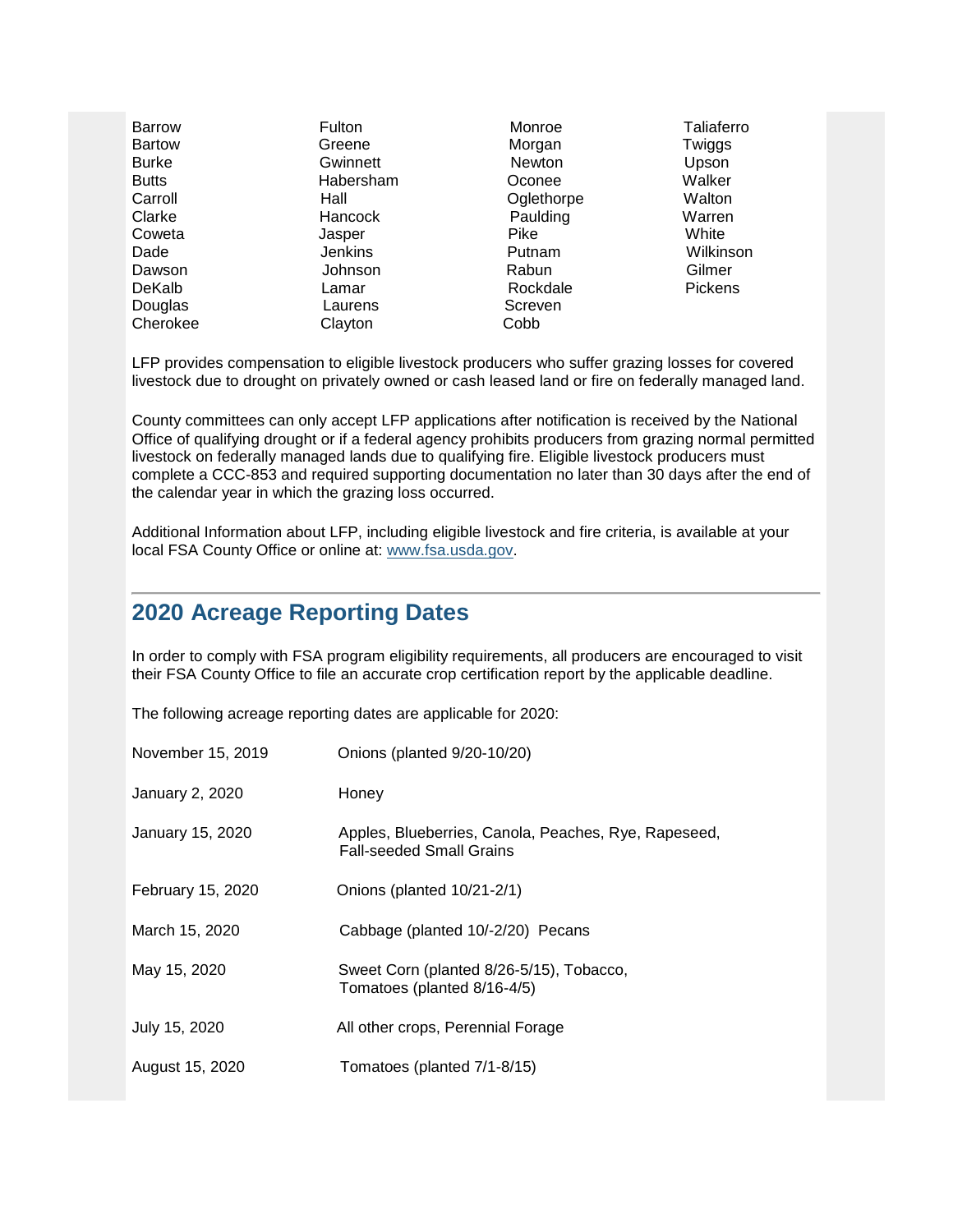September 15, 2020 Sweet Corn (planted 7/15-8/25)

October 15, 2020 Cabbage (planted 7/16-9/30)

The following exceptions apply to the above acreage reporting dates:

- If the crop has not been planted by the above acreage reporting date, then the acreage must be reported no later than 15 calendar days after planting is completed.
- If a producer acquires additional acreage after the above acreage reporting date, then the acreage must be reported no later than 30 calendars days after purchase or acquiring the lease. Appropriate documentation must be provided to the county office.
- If a perennial forage crop is reported with the intended use of "cover only," "green manure," "left standing," or "seed," then the acreage must be reported by July 15.

Noninsured Crop Disaster Assistance Program (NAP) policyholders should note that the acreage reporting date for NAP covered crops is the earlier of the dates listed above or 15 calendar days before grazing or harvesting of the crop begins.

**\*NOTE\*** Spring and Fall Fruits and Vegetables for NAP eligibility is **15 days after completion of planting** for each specific crop.

For questions regarding crop certification and crop loss reports, please contact your FSA County Office.

## <span id="page-7-0"></span>**New Farmers.gov Feature Helps Producers Find Farm Loans that Fit Their Operation**

A new online tool can help farmers and ranchers find information on U.S. Department of Agriculture (USDA) farm loans that may best fit their operations. USDA has launched the new *Farm Loan Discovery Tool* as the newest feature on farmers.gov, the Department's self-service website for farmers.

USDA's Farm Service Agency (FSA) offers a variety of loan options to help farmers finance their operations. From buying land to financing the purchase of equipment, FSA loans can help. Compared to this time last year, FSA has seen an 18 percent increase in the amount it has obligated for direct farm ownership loans, and through the 2018 Farm Bill, has [increased the limits](https://gcc02.safelinks.protection.outlook.com/?url=https%3A%2F%2Fwww.fsa.usda.gov%2Fnews-room%2Fnews-releases%2F2019%2Fhigher-limits-now-available-on-usda-farm-loans%3Futm_medium%3Demail%26utm_source%3Dgovdelivery&data=02%7C01%7C%7C8572926d68684edd44dd08d758984986%7Ced5b36e701ee4ebc867ee03cfa0d4697%7C0%7C0%7C637075283412068215&sdata=q53%2FAdrTp5yl0S0n9czZ96R28mafskxMI%2FH0EddAq0o%3D&reserved=0) for several loan products.

USDA conducted field research in eight states, gathering input from farmers and FSA farm loan staff to better understand their needs and challenges.

#### **How the Tool Works**

Farmers who are looking for financing options to operate a farm or buy land can answer a few simple questions about what they are looking to fund and how much money they need to borrow. After submitting their answers, farmers will be provided information on farm loans that best fit their specific needs. The loan application and additional resources also will be provided.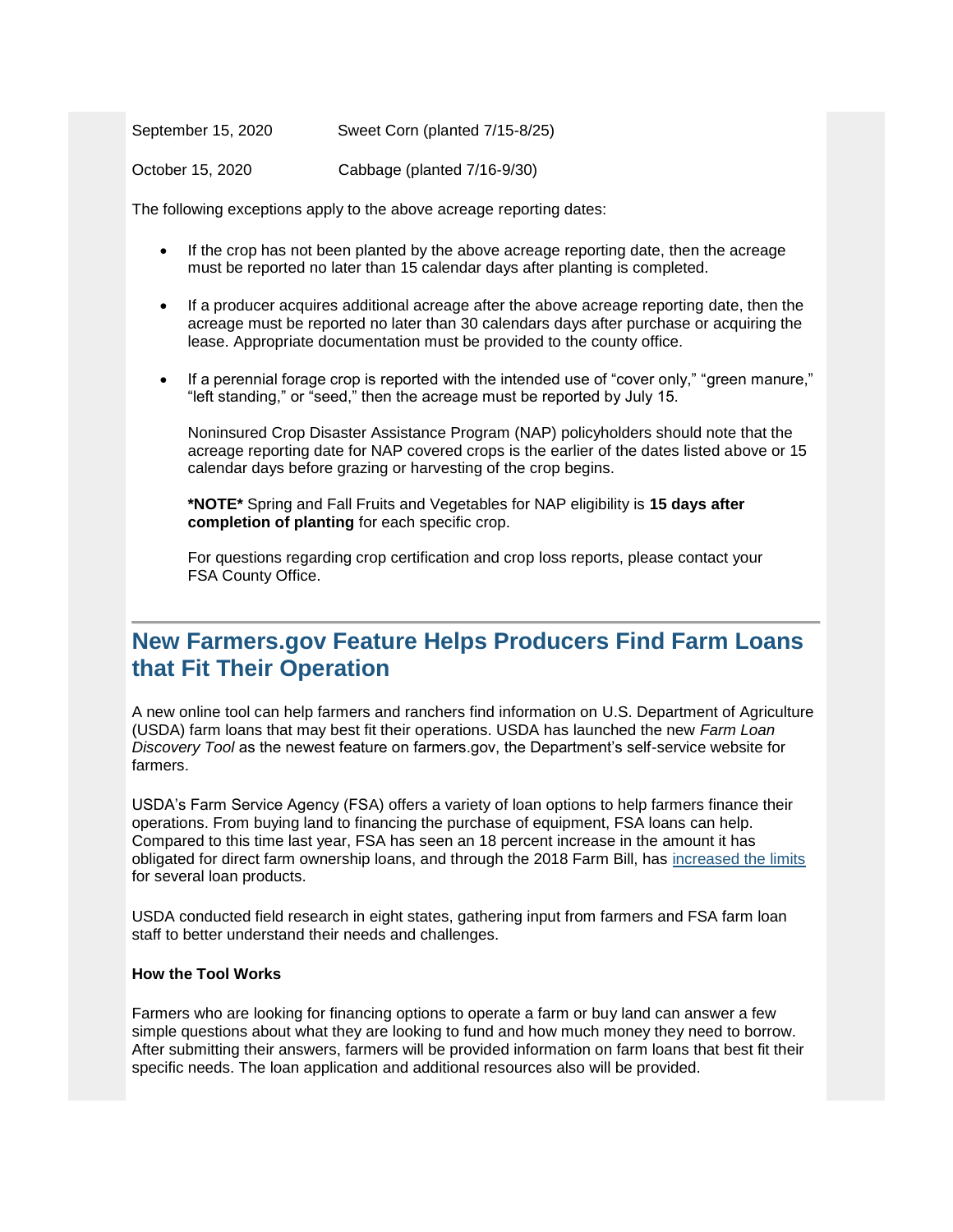Farmers can download application quick guides that outline what to expect from preparing an application to receiving a loan decision. There are four guides that cover loans to individuals, entities, and youth, as well as information on microloans. The guides include general eligibility requirements and a list of required forms and documentation for each type of loan. These guides can help farmers prepare before their first USDA Service Center visit with a loan officer.

Farmers can access the *Farm Loan Discovery Tool* by visiting [farmers.gov/fund](https://gcc02.safelinks.protection.outlook.com/?url=https%3A%2F%2Fwww.farmers.gov%2Ffund%3Futm_medium%3Demail%26utm_source%3Dgovdelivery&data=02%7C01%7C%7C8572926d68684edd44dd08d758984986%7Ced5b36e701ee4ebc867ee03cfa0d4697%7C0%7C1%7C637075283412068215&sdata=6SKTueGIkH06MIdSY8s%2Fy9TueDP6l7J2YGkNWct3lSM%3D&reserved=0) and clicking the "Start" button. Follow the prompts and answer five simple questions to receive loan information that is applicable to your agricultural operation. The tool is built to run on any modern browser like Chrome, Edge, Firefox, or the Safari browser, and is fully functional on mobile devices. It does not work in Internet Explorer.

#### **About Farmers.gov**

In 2018, USDA unveiled farmers.gov, a dynamic, mobile-friendly public website combined with an authenticated portal where farmers will be able to apply for programs, process transactions, and manage accounts.

The *Farm Loan Discovery Tool* is one of many resources on farmers.gov to help connect farmers to information that can help their operations. Earlier this year, USDA launched the *My Financial Information* feature, which enables farmers to view their loan information, history, payments, and alerts by logging into the website.

USDA is building farmers.gov for farmers, by farmers. In addition to the interactive farm loan features, the site also offers a Disaster Assistance Discovery Tool. Farmers can visit [farmers.gov/recover/disaster-assistance-tool#step-1](https://gcc02.safelinks.protection.outlook.com/?url=https%3A%2F%2Fwww.farmers.gov%2Frecover%2Fdisaster-assistance-tool%3Futm_medium%3Demail%26utm_source%3Dgovdelivery%23step-1&data=02%7C01%7C%7C8572926d68684edd44dd08d758984986%7Ced5b36e701ee4ebc867ee03cfa0d4697%7C0%7C1%7C637075283412078203&sdata=j6rMBViYmyyGCJnNMSwqIMtQX8LRHQq7yii7W0zmcyQ%3D&reserved=0) to find disaster assistance programs that can help their operation recover from natural disasters.

With feedback from customers and field employees who serve those customers, farmers.gov delivers farmer-focused features through an agile, iterative process to deliver the greatest immediate value to America's agricultural producers – helping farmers and ranchers do right, and feed everyone.

For more information or to locate your USDA Service Center, visit [farmers.gov.](https://gcc02.safelinks.protection.outlook.com/?url=https%3A%2F%2Fwww.farmers.gov%2F%3Futm_medium%3Demail%26utm_source%3Dgovdelivery&data=02%7C01%7C%7C8572926d68684edd44dd08d758984986%7Ced5b36e701ee4ebc867ee03cfa0d4697%7C0%7C1%7C637075283412078203&sdata=PmZnQEQ7QZX5khtlUvYy6o76d9lqzpKw44DdoQoXxMA%3D&reserved=0)

## <span id="page-8-0"></span>**Higher Limits Now Available on USDA Farm Loans**

Higher limits are now available for borrowers interested in USDA's farm loans, which help agricultural producers purchase farms or cover operating expenses. The 2018 Farm Bill increased the amount that producers can borrow through direct and guaranteed loans available through USDA's Farm Service Agency (FSA) and made changes to other loans, such as microloans and emergency loans.

Key changes include:

- The Direct Operating Loan limit increased from \$300,000 to \$400,000, and the Guaranteed Operating Loan limit increased from \$1.429 million to \$1.75 million. Operating loans help producers pay for normal operating expenses, including machinery and equipment, seed, livestock feed, and more.
- The Direct Farm Ownership Loan limit increased from \$300,000 to \$600,000, and the Guaranteed Farm Ownership Loan limit increased from \$1.429 million to \$1.75 million.